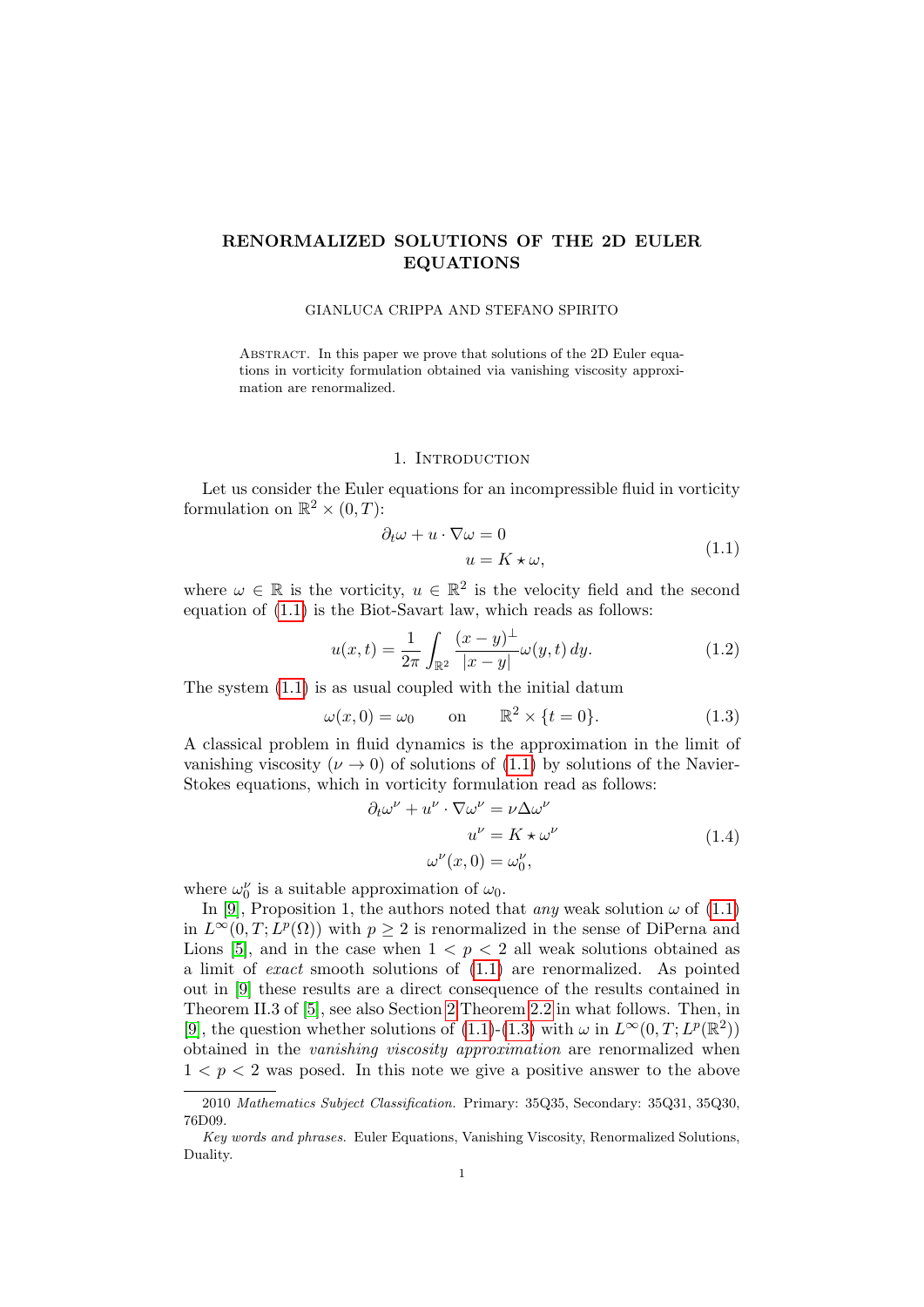question. Our main result is as follows, see Section [2](#page-2-0) for the notations and the main definitions.

<span id="page-1-0"></span>**Theorem 1.1.** Let  $1 < p < 2$ . Let  $\omega_0 \in L_c^p(\mathbb{R}^2)$ . Let  $\{\omega_0\}_{\nu} \subset L_c^p(\mathbb{R}^2)$ be a sequence of smooth functions converging strongly to  $\omega_0$  in  $L^p(\mathbb{R}^2)$  and  $(u^{\nu}, \omega^{\nu})$  be the unique smooth solution of [\(1.4\)](#page-0-2). Then, there exist

$$
(u,\omega) \in L^{\infty}(0,T;W_{loc}^{1,p}(\mathbb{R}^2)) \times L^{\infty}(0,T;L^p(\mathbb{R}^2))
$$

such that, up to subsequences,

$$
u^{\nu} \to u \text{ strongly in } L^{p}(0,T; L^{p}_{loc}(\mathbb{R}^{2}))
$$
  

$$
\omega^{\nu} \stackrel{*}{\rightharpoonup} \omega \text{ weakly* in } L^{\infty}(0,T; L^{p}(\mathbb{R}^{2})).
$$

Moreover,  $u = K \star \omega$  for a.e.  $(x, t) \in \mathbb{R}^2 \times (0, T)$  and the vorticity equation is satisfied in the renormalized sense.

In fact, in the same setting of the theorem, every weak solution of the Euler equation obtained as a vanishing viscosity limit is renormalized. This problem has been raised in the paper [\[9\]](#page-7-0) in connection with the enstrophy defect of weak solutions of [\(1.1\)](#page-0-0). However, the interest in proving this result relies also in the fact that the vanishing viscosity is a very physical approximation of the Euler equations and proving that the vorticity satisfies  $(1.1)-(1.3)$  $(1.1)-(1.3)$  $(1.1)-(1.3)$  in a renormalized sense would imply a *posteriori* that solutions obtained via vanishing viscosity are transported in a weak sense by the characteristic of the vector field  $u$ , as it holds in the smooth setting, see [\[1,](#page-6-0) [5\]](#page-7-1). Moreover, the notion of renormalized solutions is also useful when the regularity available is not enough to state the equations in distributional sense. This is already the case for the Euler equations, indeed when the initial vorticity is in  $L^p$  with  $1 < p < \frac{4}{3}$  the a priori estimates available for u and  $\omega$  are not enough to guarantee that the non linear term  $u \omega$  is in  $L^1_{t,x}$ .

Although a positive answer to the above question is highly expected due to the physical meaning of the vanishing viscosity approximation, the rigorous proof is not straightforward. Indeed, when we assume that  $\omega_0^{\nu}$  is uniformly bounded only in  $L^p$  with  $1 < p < 2$ , only a uniform bound in  $L^p$  for  $\omega^{\nu}$ can be expected, and thus by classical result in singular integrals, only a uniform bound in  $W_{loc}^{1,p}$  for  $u^{\nu}$ . In order to prove that [\(1.1\)](#page-0-0) is satisfied in a renormalized sense we need to prove that the following equation is satisfied in a weak sense:

$$
\partial_t \beta(\omega) + (u \cdot \nabla)\beta(\omega) = 0.
$$

Then, some strong convergence for the sequence  $\omega^{\nu}$  would be needed. However, the strong convergence of  $\omega^{\nu}$  is not available in a straightforward way in our setting. Indeed, the strong convergence is usually achieved either as a consequence of the renormalization, see [\[5\]](#page-7-1), or by arguing in the Lagrangian setting, see [\[4\]](#page-6-1). However, these arguments seem not to work here. We will avoid this problem by using in a deeper way the theory of renormalized solution, in particular the duality technique introduced in [\[5\]](#page-7-1).

Finally, we want to point out that the hypothesis  $\omega_0 \in L_{loc}^{p^*}(\mathbb{R}^2)$  in Theo-rem [1.1](#page-1-0) can be relaxed to  $\omega_0 \in L^1(\mathbb{R}^2) \cap L^p(\mathbb{R}^2)$ . In this case the proof holds with minor changes.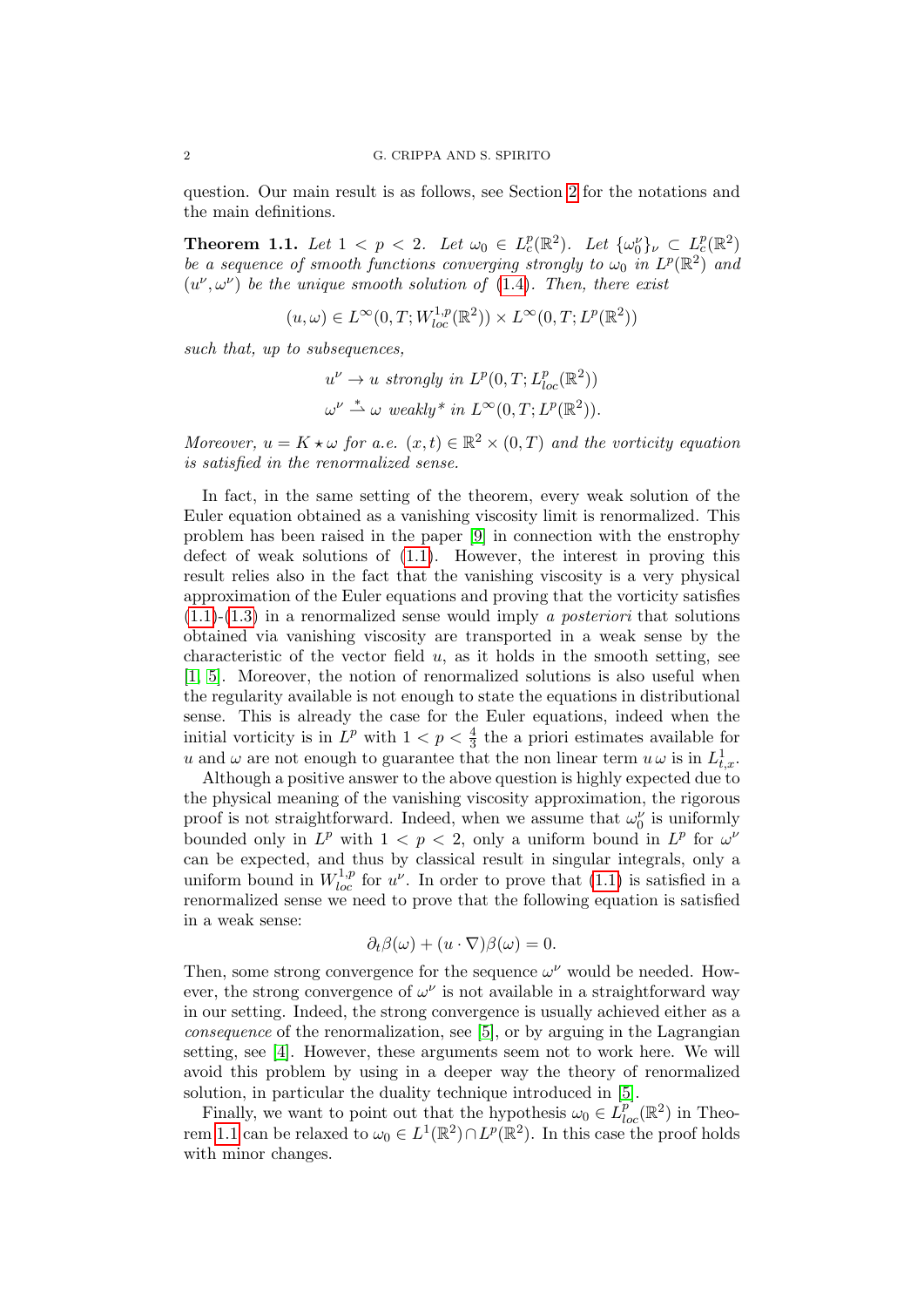#### 2. Preliminaries

<span id="page-2-0"></span>Given  $\Omega \subset \mathbb{R}^2 \times (0,T)$ , the space of compactly supported smooth functions on  $\Omega$  will be denoted by  $\mathcal{D}(\Omega)$ . We will denote with  $L^p(\mathbb{R}^2)$  the standard Lebesgue spaces and with  $\|\cdot\|_p$  their norm. Moreover,  $L_c^p(\mathbb{R}^2)$  denotes the space of  $L^p$  functions with compact support. The Sobolev space of  $L^p$ functions with distributional derivatives in  $L^p$  is denoted by  $W^{1,p}(\mathbb{R}^2)$ . The spaces  $L_{loc}^p(\mathbb{R}^2)$  and  $W_{loc}^{1,p}(\mathbb{R}^2)$  denote the space of functions which are locally in  $L^p$  and  $W^{1,p}$ , respectively.

2.1. Renormalized solutions of transport equations. In this section we recall the main notions and results about renormalized solutions of transport equations. We want to point out that these results will not be stated in the full generality but will be adapted to our setting. For a complete overview of the theory of renormalized solutions see for instance [\[2,](#page-6-2) [3\]](#page-6-3) and reference therein.

Let us consider the Cauchy problem for the transport equation:

<span id="page-2-2"></span>
$$
\partial_t w + b \cdot \nabla w = 0
$$
  

$$
w(x, 0) = w_0(x),
$$
 (2.1)

with b a divergence-free vector field. The definition of renormalized solutions of [\(2.1\)](#page-2-2) is the following:

<span id="page-2-3"></span>**Definition 2.1.** A measurable function w is a renormalized solution of  $(2.1)$ if for any  $\beta \in C^1(\mathbb{R}) \cap L^{\infty}(\mathbb{R})$  the following Cauchy problem is satisfied in the sense of distributions:

$$
\partial_t \beta(w) + b \cdot \nabla \beta(w) = 0
$$
  
 
$$
\beta(\omega)(x, 0) = \beta(w_0).
$$
 (2.2)

In [\[5\]](#page-7-1) DiPerna and Lions proved, among other deep results, the following theorem. In the statement p and q are in  $(1,\infty)$  and are unrelated unless explicitly specified.

<span id="page-2-1"></span>**Theorem 2.2.** Let b be a vector field in  $\mathbb{R}^2$  such that

<span id="page-2-4"></span>
$$
b(t,x) \in L^{1}(0,T;W_{loc}^{1,p}(\mathbb{R}^{2})), \quad \text{div } b = 0,
$$
  
\n
$$
\frac{|b(t,x)|}{1+|x|} \in L^{1}(0,T;L^{1}(\mathbb{R}^{2})) + L^{1}(0,T;L^{\infty}(\mathbb{R}^{2})).
$$
\n(2.3)

- (1) Let  $w_0 \in L^q(\mathbb{R}^2)$ . Then, there exists a unique renormalized solution in the sense of Definition [2.1](#page-2-3) of the Cauchy problem [\(2.1\)](#page-2-2), and it belongs to  $C([0,T];L^q(\mathbb{R}^2))$ .
- (2) If  $\frac{1}{p} + \frac{1}{q}$  $\frac{1}{q} = 1$  every distributional solution in  $L^{\infty}(0,T; L^{q}(\mathbb{R}^{2}))$  of [\(2.1\)](#page-2-2) is a renormalized solutions and then there exists a unique distributional solution of [\(2.1\)](#page-2-2) in such space.

A crucial tool in the proof of the Theorem [1.1](#page-1-0) is a duality formula for the transport equations associated to the vorticity. In particular we shall use the following theorem again proved in [\[5\]](#page-7-1).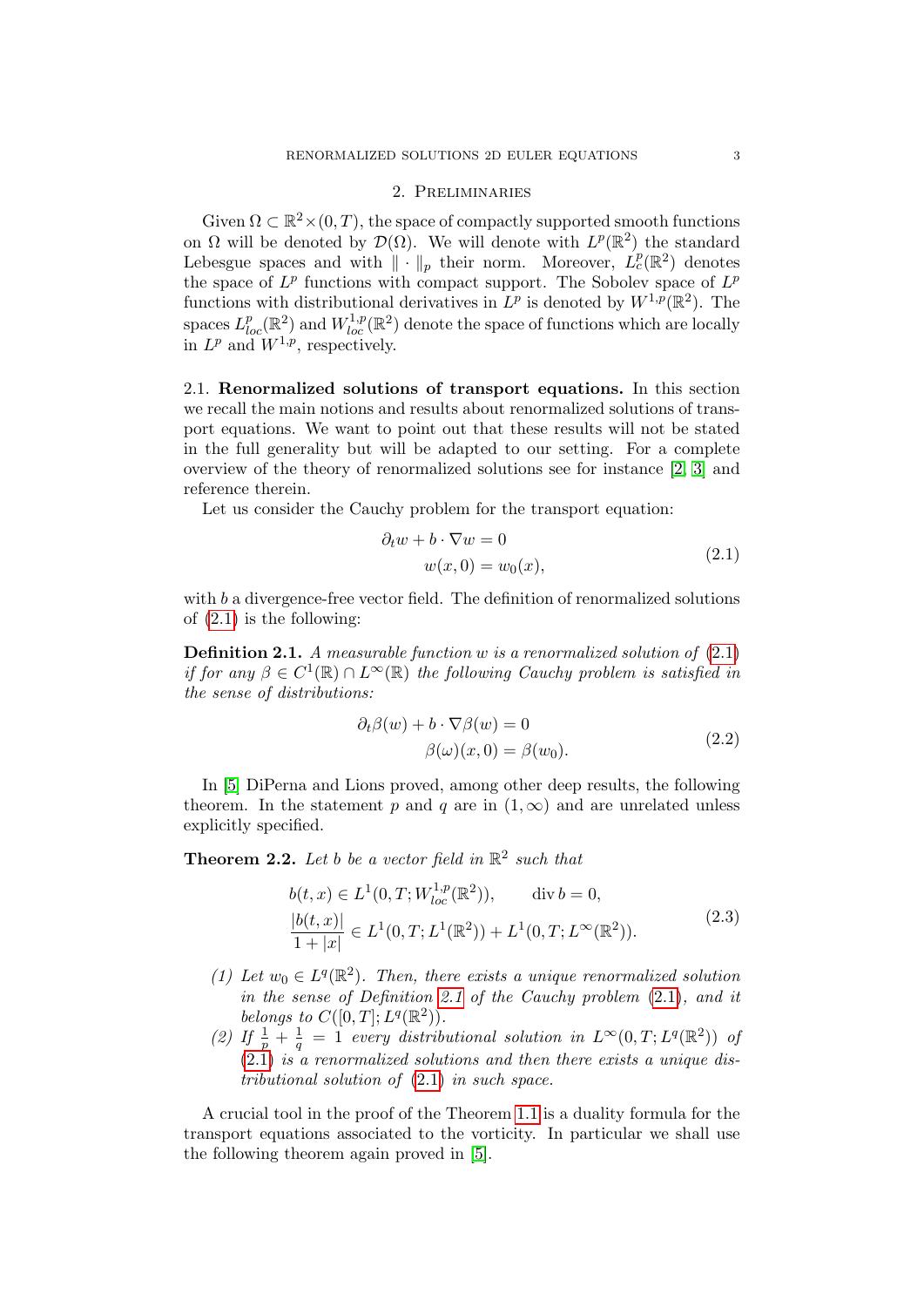<span id="page-3-6"></span>**Theorem 2.3.** Let b satisfy assumptions [\(2.3\)](#page-2-4) and  $w \in L^{\infty}(0,T; L^{p}(\mathbb{R}^{2}))$  be a renormalized solution of [\(2.1\)](#page-2-2). Let  $\phi \in L^{\infty}(0,T; L^{q}(\mathbb{R}^2))$  with  $\frac{1}{p} + \frac{1}{q}$  $\frac{1}{q}=1$ be a renormalized solution of the following backward transport problem

<span id="page-3-4"></span>
$$
-\partial_t \phi - \text{div}(b\phi) = \chi
$$
  
\n
$$
\phi(T, x) = \phi_T(x)
$$
\n(2.4)

with  $\chi \in L^1(0,T;L^q(\mathbb{R}^2))$  and  $\phi_T \in L^q(\mathbb{R}^2)$ . Then, the following formula holds

$$
\iint \chi w \, dxdt = \int \phi(x,0)w_0(x) \, dx - \int \phi_T(x)w(x,T) \, dx,
$$
  
right-hand side makes sense because of Theorem 2.2

where the right-hand side makes sense because of Theorem [2.2.](#page-2-1)

2.2. Vanishing viscosity limit. In this section we recall the main results concerning the vanishing viscosity approximation of  $(1.1)-(1.3)$  $(1.1)-(1.3)$  $(1.1)-(1.3)$ . We want to point out that this is now a well-understood theory at least in the case that there are no boundaries. The following results can be found for instance in the monograph [\[10\]](#page-7-2).

First, it is well know that [\(1.4\)](#page-0-2) are globally well posed in two dimensions.

<span id="page-3-1"></span>**Theorem 2.4.** For any smooth initial datum  $\omega_0^{\nu}$  there exists a unique smooth solution of the Cauchy problem [\(1.4\)](#page-0-2).

Moreover, the following a priori estimate uniformly with respect to  $\nu$ holds:

<span id="page-3-2"></span>**Lemma 2.5.** Let  $(u^{\nu}, \omega^{\nu})$  be the unique smooth solution of [\(1.4\)](#page-0-2), then for any  $1 \leq p \leq \infty$ 

<span id="page-3-0"></span>
$$
\sup_{t\in(0,T)}\int |\omega^{\nu}(x,t)|^p dx \le \int |\omega_0^{\nu}|^p dx. \tag{2.5}
$$

By using the Biot-Savart law, the Calderón-Zygmund theorem for singular integrals and [\(2.5\)](#page-3-0) we get the following a priori estimate for the velocity field  $u^{\nu}$  uniform with respect to  $\nu$ .

<span id="page-3-3"></span>**Lemma 2.6.** Let  $(u^{\nu}, \omega^{\nu})$  be the unique smooth solution of [\(1.4\)](#page-0-2). Then for any fixed  $R > 0$  and  $1 < p < \infty$ 

$$
\sup_{t \in (0,T)} \int_{B_R(0)} |u^{\nu}(x,t)|^p \, dx + \int |\nabla u^{\nu}|^p \, dx \le C(R),\tag{2.6}
$$

where  $C(R)$  depends only on the the norm of the initial datum  $\omega_0^{\nu}$  in  $L^1(\mathbb{R}^2)$ and in  $L^p(\mathbb{R}^2)$ .

## 3. Proof of the Theorem [1.1](#page-1-0)

In this section we give the proof of Theorem [1.1.](#page-1-0) We divide the proof in several steps.

Step 1. Existence of the limit.

Since  $\{\omega_0^{\nu}\}_\nu$  is uniformly bounded in  $L^p_c(\mathbb{R}^2)$  and strongly convergent to  $\omega_0$  in  $\dot{L}^p(\mathbb{R}^2)$  we have that

<span id="page-3-5"></span>
$$
\omega_0^{\nu} \to \omega_0 \quad \text{strongly in } L^r(\mathbb{R}^2) \text{ for any } r \in [1, p]. \tag{3.1}
$$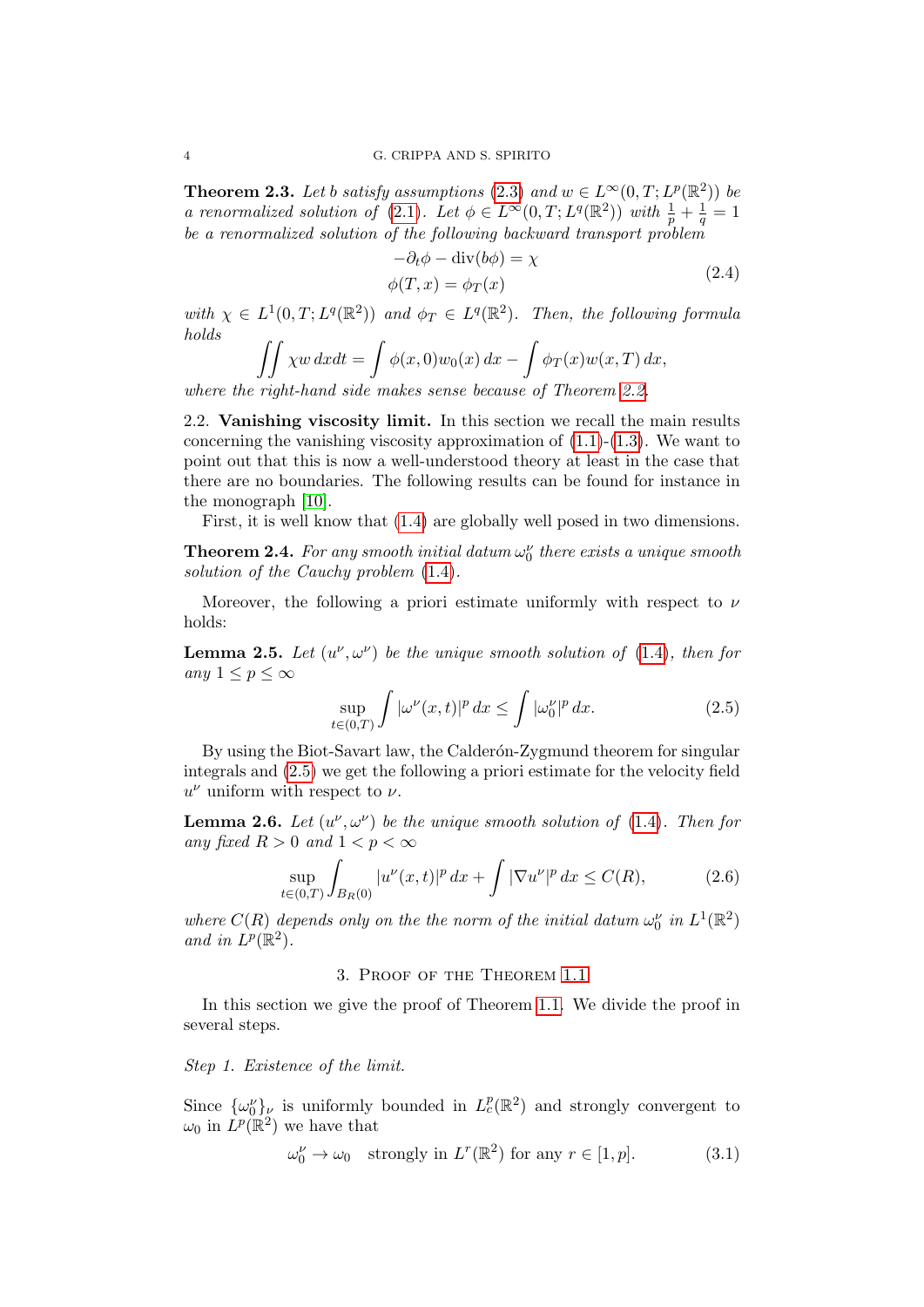By using Theorem [2.4,](#page-3-1) Lemma [2.5](#page-3-2) and Lemma [2.6](#page-3-3) we get that for any  $\nu$ there exists a unique smooth solution  $\omega^{\nu}$  of [\(1.4\)](#page-0-2) such that for any  $r \in [1, p]$ uniformly with respect to  $\nu$  we have

<span id="page-4-0"></span>
$$
\{\omega^{\nu}\}_{\nu} \subset L^{\infty}(0, T; L^{r}(\mathbb{R}^{2})) \n\{u^{\nu}\}_{\nu} \subset L^{\infty}(0, T; W_{loc}^{1, p}(\mathbb{R}^{2})).
$$
\n(3.2)

Then, by using [\(3.2\)](#page-4-0) and the fact that  $\omega^{\nu}$  solves [\(1.4\)](#page-0-2) a standard compactness argument implies that there exist  $u \in L^{\infty}(0,T;W_{loc}^{1,p}(\mathbb{R}^2))$  such that up to subsequence not relabeled

<span id="page-4-1"></span>
$$
u^{\nu} \to u \text{ strongly in } L^{p}(0,T; L^{p}_{loc}(\mathbb{R}^{2}))
$$
\n(3.3)

and there exists  $\omega \in L^{\infty}(0,T; L^{1}(\mathbb{R}^{2}) \cap L^{p}(\mathbb{R}^{2}))$  such that

<span id="page-4-3"></span>
$$
\omega^{\nu} \stackrel{*}{\rightharpoonup} \omega \text{ weakly* in } L^{\infty}(0, T; L^{p}(\mathbb{R}^{2})).
$$
\n(3.4)

Let  $\eta \in \mathcal{D}(\mathbb{R}^2 \times (0,T))$ , then

$$
\iint u\eta \, dxdt = \lim_{\nu \to 0} \iint u^{\nu} \eta \, dxdt
$$

$$
= \lim_{\nu \to 0} \iint (K \star \omega^{\nu}) \eta \, dxdt
$$

$$
= - \lim_{\nu \to 0} \iint \omega^{\nu} (K \star \eta) \, dxdt.
$$

Because of  $(3.2)$  and since  $\eta$  is bounded and compactly supported we have that  $K \star \eta \in L^q(\mathbb{R}^2 \times (0,T))$  for any  $q > 2$ . Then, by choosing  $q = \frac{p}{p-1}$  we get

$$
\iint u\eta \, dxdt = -\lim_{\nu \to 0} \iint \omega^{\nu} (K \star \eta) \, dxdt
$$

$$
= -\iint \omega (K \star \eta) \, dxdt
$$

$$
= \iint (K \star \omega) \eta \, dxdt,
$$

where in the second line we have used that  $\omega^{\nu}$  is weakly convergent in  $L^p(\mathbb{R}^2\times(0,T))$ . Then, by varying  $\eta\in\mathcal{D}(\mathbb{R}^2\times(0,T))$  we have that

$$
u(x,t) = (K \star \omega)(x,t) \qquad \text{a.e. in } \mathbb{R}^2 \times (0,T). \tag{3.5}
$$

Now we prove that u satisfies the growth condition  $(2.3)$ . We decompose u in the following way:

$$
u = K \star \omega = u_1 + u_2 = K_1 \star \omega + K_2 \star \omega
$$

where  $K_1(x) = K(x) 1_{|x| \leq 1}(x)$  and  $K_2(x) = K(x) 1_{|x| > 1}(x)$ . Then, by direct computations we have that  $K_1 \in L^1(\mathbb{R}^2)$  and  $K_2 \in L^\infty(\mathbb{R}^2)$ . By using Young inequality and the fact that the  $\omega$  is bounded in  $L^1(\mathbb{R}^2)$  we get [\(2.3\)](#page-2-4).

Step 2. A dual problem

Let us introduce the following linear backward transport-diffusion problem

<span id="page-4-2"></span>
$$
-\partial_t \phi^{\nu} - \nu \Delta \phi^{\nu} - \text{div}(\phi^{\nu} u^{\nu}) = \chi \phi^{\nu}(x, T) = 0,
$$
\n(3.6)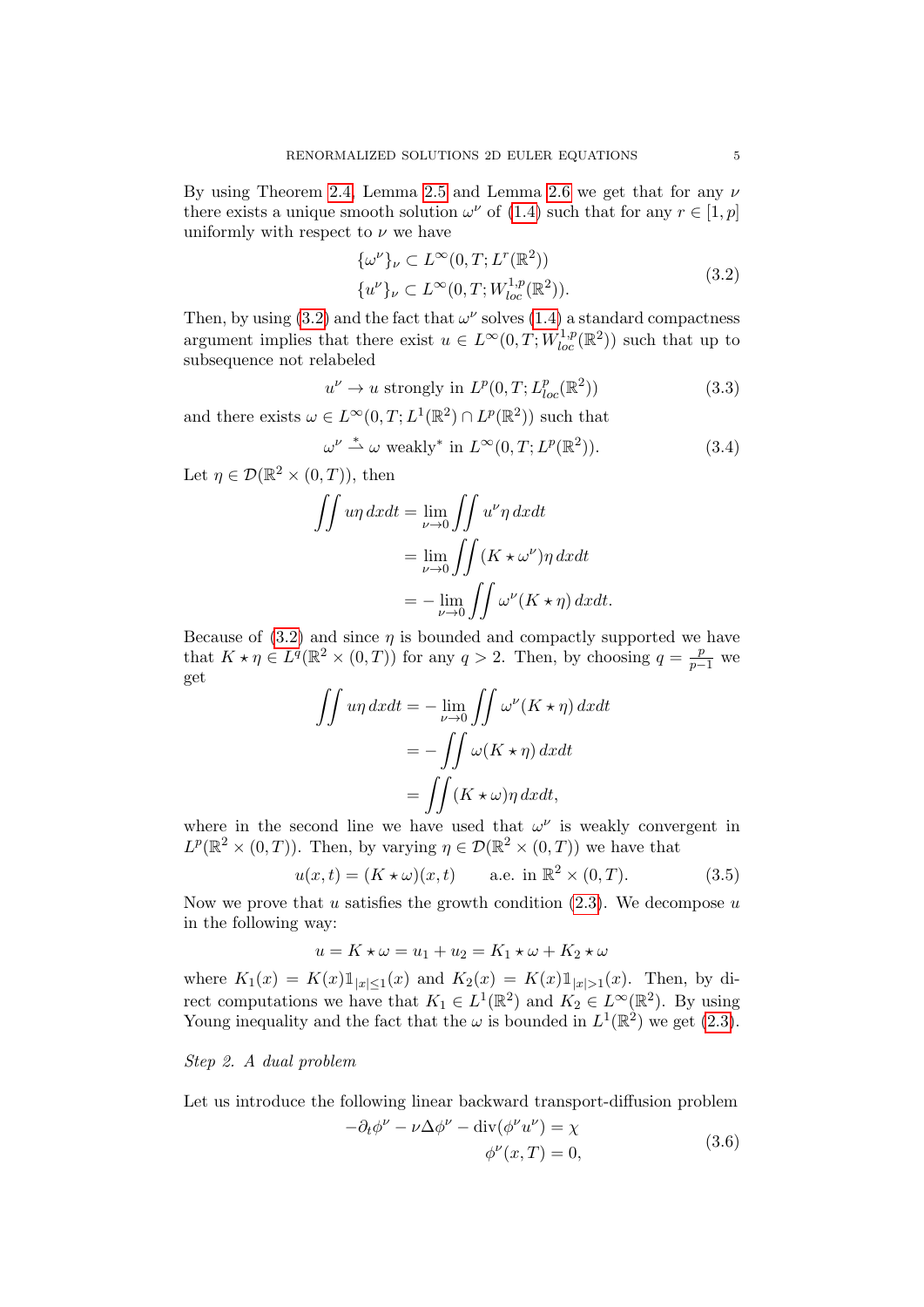where  $\chi \in \mathcal{D}(\mathbb{R}^2 \times (0,T))$  and  $\{u^{\nu}\}_{\nu}$  is the subsequence chosen in [\(3.3\)](#page-4-1). By standard energy estimates it is easy to prove that for any fixed  $\nu > 0$ there exists a unique global smooth solution of [\(3.6\)](#page-4-2). In the remaining of this step we prove that the sequence  $\{\phi^{\nu}\}_{\nu}$  converges to the unique distributional solution  $\phi \in L^{\infty}(0,T; L^{q}(\mathbb{R}^{2}))$  of the backward transport equation [\(2.4\)](#page-3-4).

Indeed, by multiplying  $(3.6)$  by  $2\phi^{\nu}$  we get

$$
-\frac{d}{dt} \|\phi^{\nu}\|_{2}^{2} + 2\nu \|\nabla \phi^{\nu}\|_{2}^{2} = 2 \int \chi \phi^{\nu} dx.
$$

Note that the integration by parts can be justified with a suitable truncation argument as in [\[5\]](#page-7-1). Then, by using Cauchy-Schwarz inequality, the fact that  $\chi$  is smooth and taking into account that the time is reversed we have by Gronwall Lemma that uniformly with respect to  $\nu$ 

<span id="page-5-1"></span>
$$
\phi^{\nu} \in L^{\infty}(0, T; L^{2}(\mathbb{R}^{2}))
$$
  

$$
\sqrt{\nu} \nabla \phi^{\nu} \in L^{2}(0, T; L^{2}(\mathbb{R}^{2})).
$$
 (3.7)

Moreover, by multiplying [\(3.6\)](#page-4-2) by  $q\phi^{\nu}|\phi^{\nu}|^{q-2}$  for any  $q \in [2,\infty)$  we get

$$
-\frac{d}{dt}\int |\phi^{\nu}|^{q} dx + \nu q(q-1)\int |\nabla \phi^{\nu}|^{2} |\phi^{\nu}|^{q-2} dx = q \int \chi \phi^{\nu} |\phi^{\nu}|^{q-2} dx.
$$

By using Hölder inequality, Gronwall Lemma and the fact that  $\chi \in \mathcal{D}(\mathbb{R}^2 \times$  $(0, T)$  we get that

<span id="page-5-0"></span>
$$
\phi^{\nu} \in L^{\infty}(0, T; L^{q}(\mathbb{R}^{2}))
$$
\n(3.8)

uniformly with respect to  $\nu$  for any  $2 \leq q < \infty$ . Finally, by using [\(3.8\)](#page-5-0) and the fact that  $\phi^{\nu}$  satisfies [\(3.6\)](#page-4-2) we can improve the convergence in time, namely, we have up to subsequence that

<span id="page-5-2"></span>
$$
\phi^{\nu} \to \phi \text{ in } C([0, T]; L_{weak}^q(\mathbb{R}^2))
$$
\n(3.9)

for any  $q < \infty$ . Let  $\psi \in \mathcal{D}(\mathbb{R}^2 \times (0,T])$ , then by multiplying [\(3.6\)](#page-4-2) by  $\psi$  we have that

$$
\iint \phi^{\nu} \psi_t + \nu \nabla \phi^{\nu} \nabla \psi + (u^{\nu} \cdot \nabla \psi) \phi^{\nu} - \chi \psi \, dx dt = 0.
$$

By using [\(3.3\)](#page-4-1), [\(3.7\)](#page-5-1) and [\(3.9\)](#page-5-2) we get that the limiting function  $\phi$  satisfies

$$
\iint \phi \psi_t + (u \cdot \nabla \psi) \phi - \chi \psi \, dx dt = 0.
$$

Since by [\(3.8\)](#page-5-0)  $\phi^{\nu}$  are uniformly bounded also in  $L^{\infty}(0,T;L^{q}(\mathbb{R}^{2}))$  for any  $q > 2$  we can choose  $q = \frac{p}{n-2}$  $\frac{p}{p-1}$  and by using Theorem [2.2](#page-2-1) we get that  $\phi$  is the unique renormalized solution of [\(2.4\)](#page-3-4). Then, by uniqueness of the limit  $\phi^{\nu}$ converges to  $\phi$  along the whole subsequence chosen in [\(3.3\)](#page-4-1).

Step 3. A duality formula.

Let us multiply [\(1.4\)](#page-0-2) by  $\phi^{\nu}$ , after integrating by parts we get

$$
\iint -\partial_t \phi^\nu \omega^\nu - \nu \Delta \phi^\nu \omega^\nu - \operatorname{div}(\phi^\nu u^\nu) \omega^\nu dx dt = \int \phi^\nu(x,0) \omega_0^\nu(x) dx
$$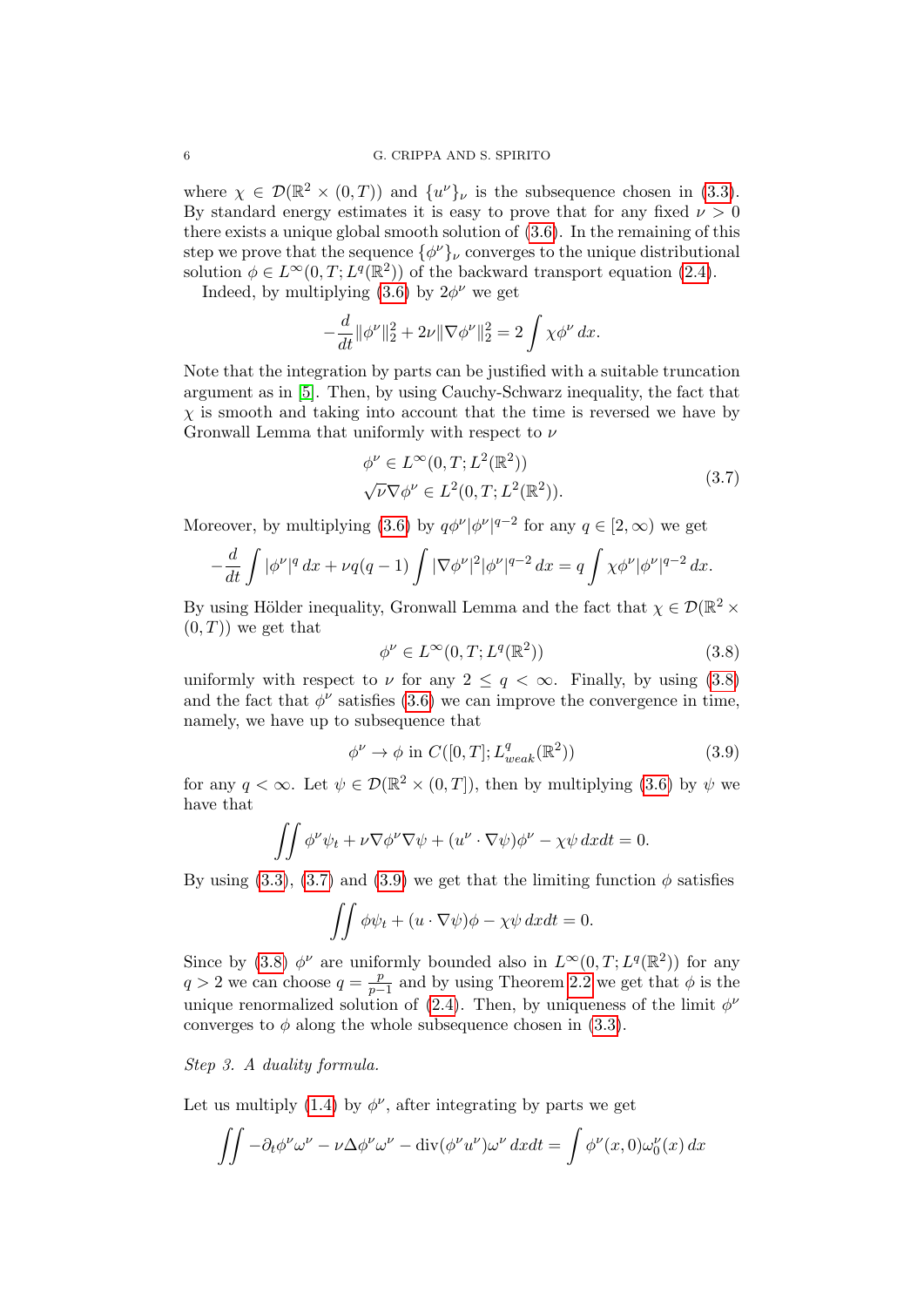and by using [\(3.6\)](#page-4-2) we get

<span id="page-6-4"></span>
$$
\iint \chi \omega^{\nu} dx dt = \int \phi^{\nu}(x, 0) \omega_0^{\nu}(x) dx.
$$
 (3.10)

By using  $(3.1)$ ,  $(3.4)$  and  $(3.9)$  we can pass to the limit in  $(3.10)$  and we get

<span id="page-6-6"></span>
$$
\iint \chi \omega \, dx dt = \int \phi(x, 0) \omega_0(x) \, dx,\tag{3.11}
$$

where  $\phi$  is the unique renormalized solutions of [\(2.4\)](#page-3-4).

Step 4. Renormalization.

By using Theorem [2.2](#page-2-1) there exists a unique renormalized solution  $\bar{w} \in$  $L^{\infty}(0,T;L^{q}(\mathbb{R}^{2}))$  of the transport equation with vector field u, the limit obtained in [\(3.3\)](#page-4-1), and initial data  $\omega_0$ , namely

$$
\partial_t \bar{w} + u \cdot \nabla \bar{w} = 0
$$

$$
\bar{w}(x, 0) = \omega_0.
$$

By Theorem [2.3](#page-3-6) we get that  $\bar{w}$  satisfies

<span id="page-6-5"></span>
$$
\iint \chi \bar{w} \, dxdt = \int \phi(x,0)\bar{w}_0(x) \, dx,\tag{3.12}
$$

where  $\phi$  is the unique renormalized solution of [\(2.4\)](#page-3-4). By taking the difference of  $(3.12)$  and  $(3.11)$  we get that

$$
\iint (\omega - \bar{w}) \chi \, dx dt = 0. \tag{3.13}
$$

Note that it is crucial the fact that the backward transport equation [\(2.4\)](#page-3-4) has a unique distributional solution in the class  $L^{\infty}(0,T;L^{q}(\mathbb{R}^{2}))$ . Then, by varying  $\chi$  over all smooth compactly supported functions we get that  $\omega - \bar{w} = 0$  for a.e.  $(x, t) \in \mathbb{R}^2 \times (0, T)$  and then  $\omega$  is renormalized because it agrees almost everywhere with the renormalized solution  $\bar{w}$ .

Acknowledgments. This research has been partially supported by the SNSF grants 140232 and 156112. This work has been started while the second author was a PostDoc at the Departement Mathematik und Informatik of the Universität Basel. He would like to thank the department for the hospitality and the support. The authors thank Helena J. Nussenzveig Lopes and Milton C. Lopes Filho for useful discussions.

#### **REFERENCES**

- <span id="page-6-0"></span>[1] L. AMBROSIO, *Transport equation and Cauchy problem for BV vector fields*. Invent. Math., 158, (2004), 227-260.
- <span id="page-6-2"></span>[2] L. Ambrosio and G. Crippa, Existence, uniqueness, stability and differentiability properties of the flow associated to weakly differentiable vector fields. In: Transport Equations and Multi-D Hyperbolic Conservation Laws, Lect. Notes Unione Mat. Ital., vol. 5, Springer, 2008.
- <span id="page-6-3"></span>[3] L. AMBROSIO AND G. CRIPPA, Continuity equations and ODE flows with non-smooth velocity. Lecture Notes of a course given at Heriot-Watt University, Edinburgh. Proceedings of the Royal Society of Edinburgh, Section A: Mathematics. In press.
- <span id="page-6-1"></span>[4] G. CRIPPA AND C. DE LELLIS, *Estimates for transport equations and regularity of* the DiPerna-Lions flow. J. Reine Angew. Math., 616, (2008), 15-46.